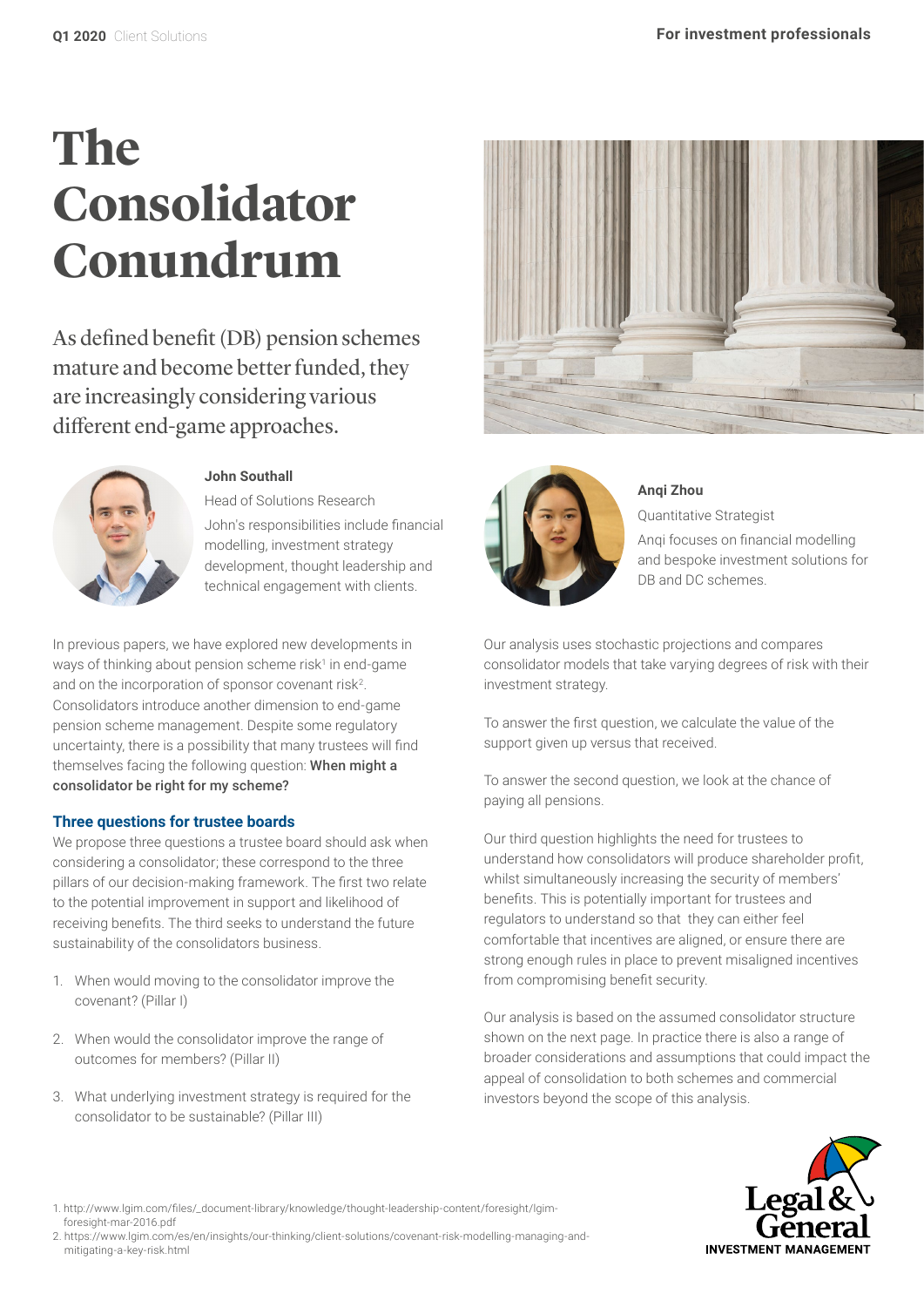

# **Overview of our decision-making framework**

**Pillar I: Valuing the covenant from a scheme or consolidator** Quantifying the value for sponsor covenant or a consolidator structure is no easy matter, but our approach allows us to assign a value to different support structures. This is assessed using a projection model as described in the appendix. Using this model, we simulate the position of the scheme under many scenarios<sup>3</sup>. As we shall see, the value of support from a consolidator changes with the riskiness of the investment strategy adopted<sup>4</sup>.

# **Pillar II: Assessing the chance of paying all pensions**

The chance of paying all pensions is one measure of particular interest – the DWP suggested that commercial consolidators might need to hold financial resources to have a 99% probability of paying or securing full benefits over the lifetime of the scheme.

For ease of comparison, we focus on the 99% threshold although, in general, there are other (more refined) measures that we prefer to use<sup>5</sup>. Unlike our other pillars I and III, the results depend on making appropriate assumptions for expected returns which are more subjective in nature<sup>6</sup>.

#### **Pillar III: Assessing future sustainability**

Our final pillar looks at future sustainability of the consolidator by considering the perspective of the investor backing the venture. This can be achieved by viewing the transaction as the scheme selling a call option on its funding position to a commercial investor, i.e. the commercial investor makes money if the funding position exceeds 100%.

The key question is how the cost (the price of this option) compares with the long term value of this consolidated account (the value of the option).

# **Case study: comparing a bridge-to-buyout consolidator with self sufficiency**

We compare traditional self-sufficiency against a consolidator that acts as a sectionalised bridge to buyout and assume:

- A. Under consolidation, the consolidator receives scheme assets equivalent to 80% of buyout liabilities and an additional 10% of buyout liabilities in the form of contingent capital from the sponsor. The backing investors contribute additional contingent capital of around 10% which means that the 'day one' total capital (scheme assets plus all contingent capital) is 100% of buyout liabilities.
- B. For self-sufficiency, in order to make a fair comparison with consolidation, the scheme is initially 90% funded on a buyout basis, i.e. the sponsor contributes as much into the scheme as they would have done had the scheme entered consolidation.

Please see the Appendix for further assumptions.

6. For a discussion of the uncertainty involved in expected returns see **[here](https://www.lgim.com/uk/en/insights/our-thinking/client-solutions/equities-for-the-long-run.html)**

<sup>3.</sup> Under a risk-neutral probability measure.

<sup>4.</sup> In terms of funding level volatility

<sup>5.</sup> We like measures that also take into account the degree of shortfall should it occur such as "EPBM" described **[here](https://www.lgim.com/uk/en/insights/our-thinking/client-solutions/covenant-risk-modelling-managing-and-mitigating-a-key-risk.html)**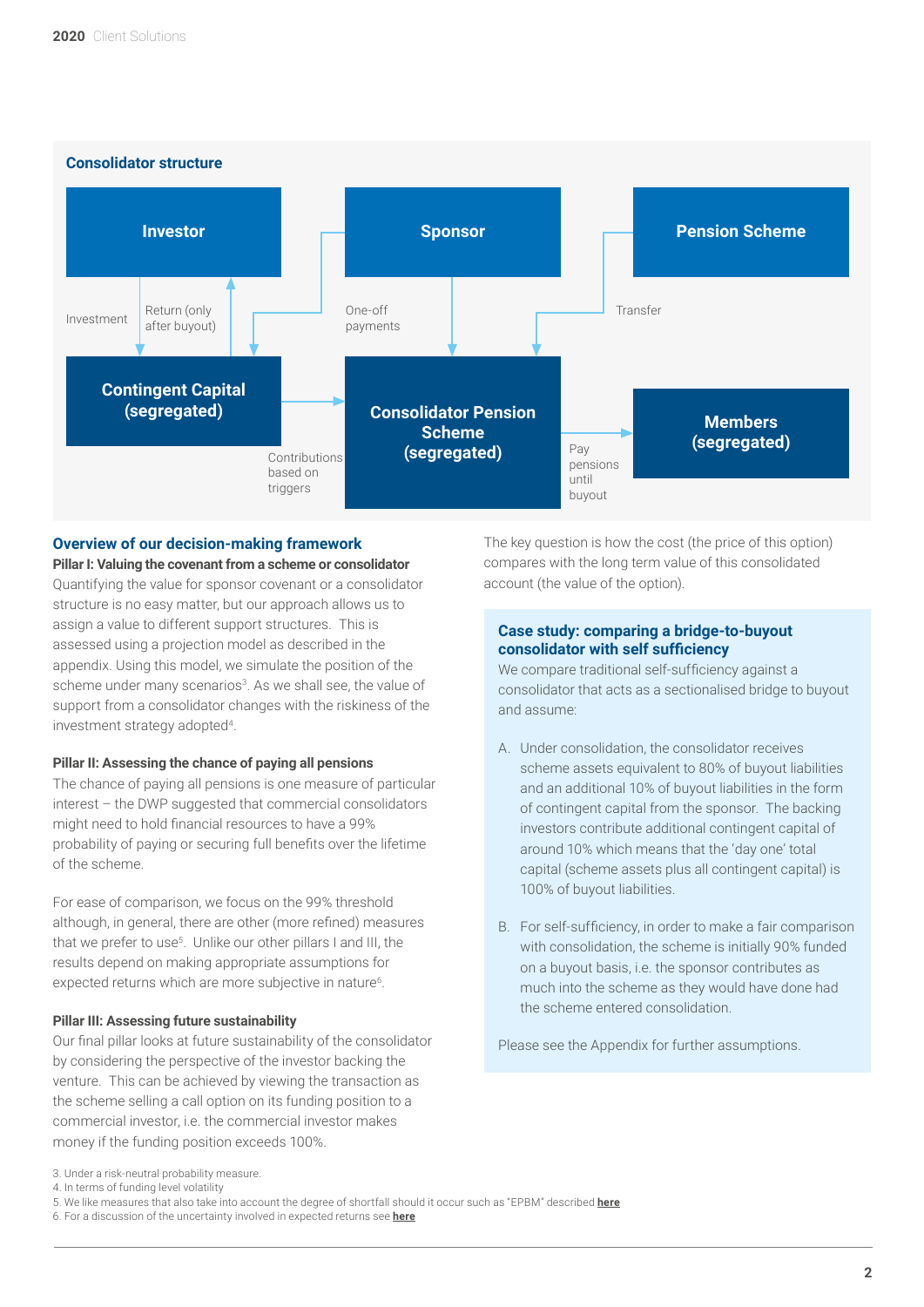# **Pillar I:**

The following chart shows the value of the sponsor covenant for different initial credit ratings of the sponsor for an example scheme. The dark blue line shows the value of the consolidator structure, assuming a 5% funding level volatility<sup>7</sup> in that structure.



For an AAA-rated sponsor, the value of sponsor support is almost as large as the buyout deficit. As you would expect, as the rating drops, so does the value of sponsor support. This metric suggests that schemes with sponsors of rating BBB or lower consider transferring to a bridge-to-buyout consolidator.

This chart is for illustrative purposes only.

# Pillar II:

The following chart shows how the chances of success vary for different initial credit ratings of the sponsor. The dark blue line shows the chances of success in the consolidator structure, assuming a 5% funding level volatility in that structure.



We find that schemes with B or lower rated sponsors might increase their chance of success by transferring<sup>8</sup> but that this changes depending on the return estimates. However, this is still significantly lower than the 99% chance suggested by the DWP.

This chart is for illustrative purposes only.

7. Defined as the annualised standard deviation of the ratio of 1 + asset returns divided by 1 + liability returns 8. And note that (unlike the other two pillars) results are sensitive to estimates for risk premia.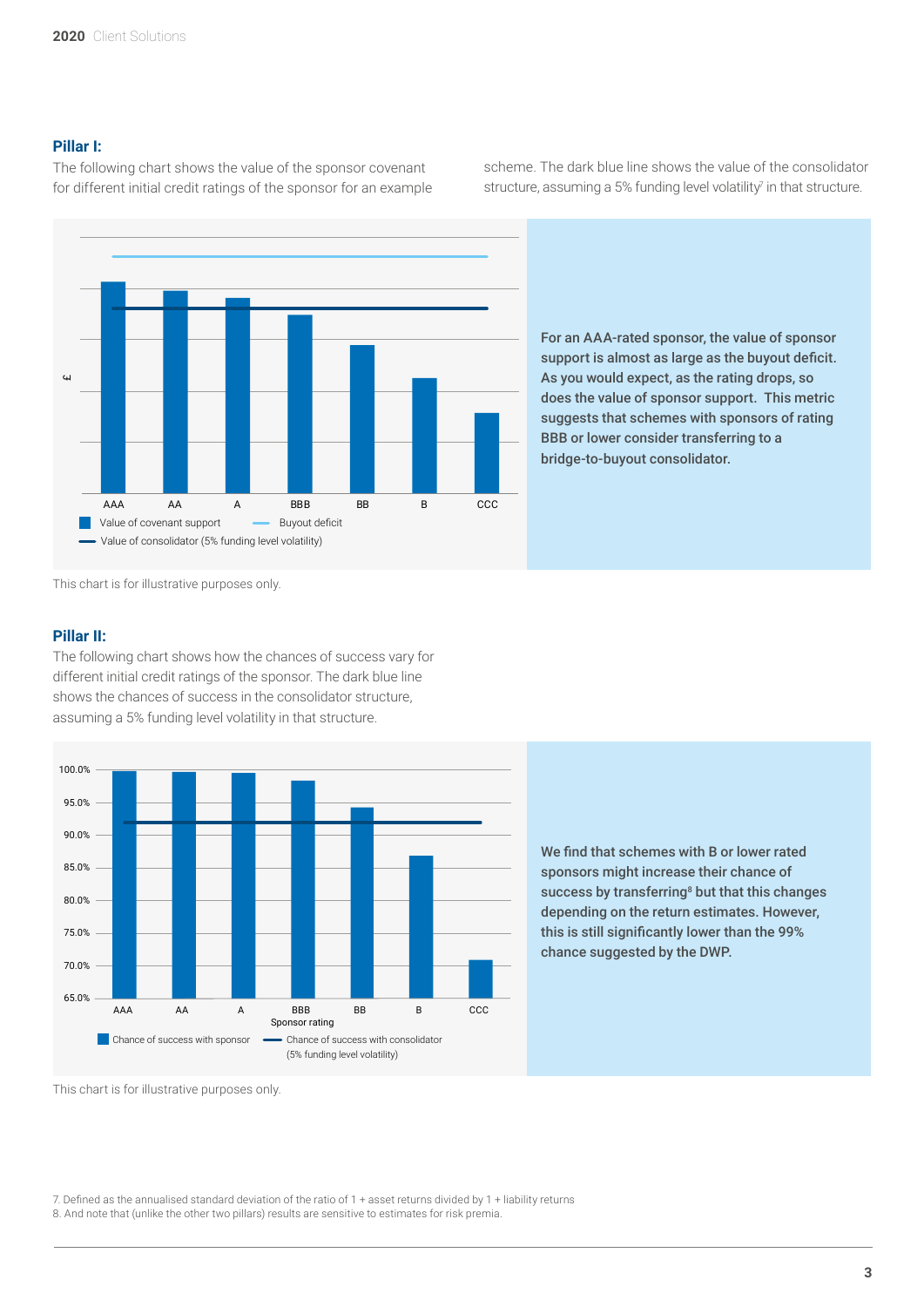#### **Pillar III:**

Our calculations indicate that expected returns to commercial investors are reasonable, with a median annualised return of around 6.5%9 . However, the tail risks involved must not be ignored - indeed, we estimate there is around an 8% chance of commercial investors losing all their capital.

As one would expect, the value of the call option (that the investors effectively own) increases with the volatility of the consolidator's investment strategy<sup>10</sup>. We highlight in the table to the right<sup>11</sup> the ratio of the value of option divided by the price of the option, which we have called the "Value Ratio".

We found that when analysing investment strategies designed to ensure low volatility in the funding level, the cost of providing benefits (the cost of the option) outweighs the long term value, ie. this ratio was below 100% .

Our calculations indicate that the funding level volatility needs to exceed roughly 9% per annum for the structure to make sense to commercial investors.

| Volatility of funding level<br>within consolidator (% pa) | Value Ratio (%) |
|-----------------------------------------------------------|-----------------|
| 4                                                         | 68              |
| 5                                                         | 76              |
| 6                                                         | 83              |
| 7                                                         | 90              |
| 8                                                         | 97              |
| 9                                                         | 101             |

As such, our results suggest the 'call option' is likely to be overpriced in many situations so, at least in theory, this may not be an attractive proposition to commerical investors.

#### **Bringing it together**

In the chart below we combine the analyses from Pillars I and III.



\* the estimated value of consolidator support expressed as a fraction of the buyout deficit before entering consolidator. The equivalent sponsor ratings show how strong a sponsor would need to be to offer the same value of support as the consolidator

\*\* this is the value ratio representing value-for-money for commercial investors defined above.

<sup>9.</sup> Again assumed a funding level volatility of 5% p.a. and an expected return of 1.5% over gilts

<sup>10.</sup> Excluding contingent assets; we assume the contingent assets are invested in cash

<sup>11.</sup> The calculation of the option value involves de-trending returns so that their expectation is in line with a gilt return and discounting payoffs with risk-free rates. One then subtracts the initial investment to see the net risk-adjusted value to the external investor.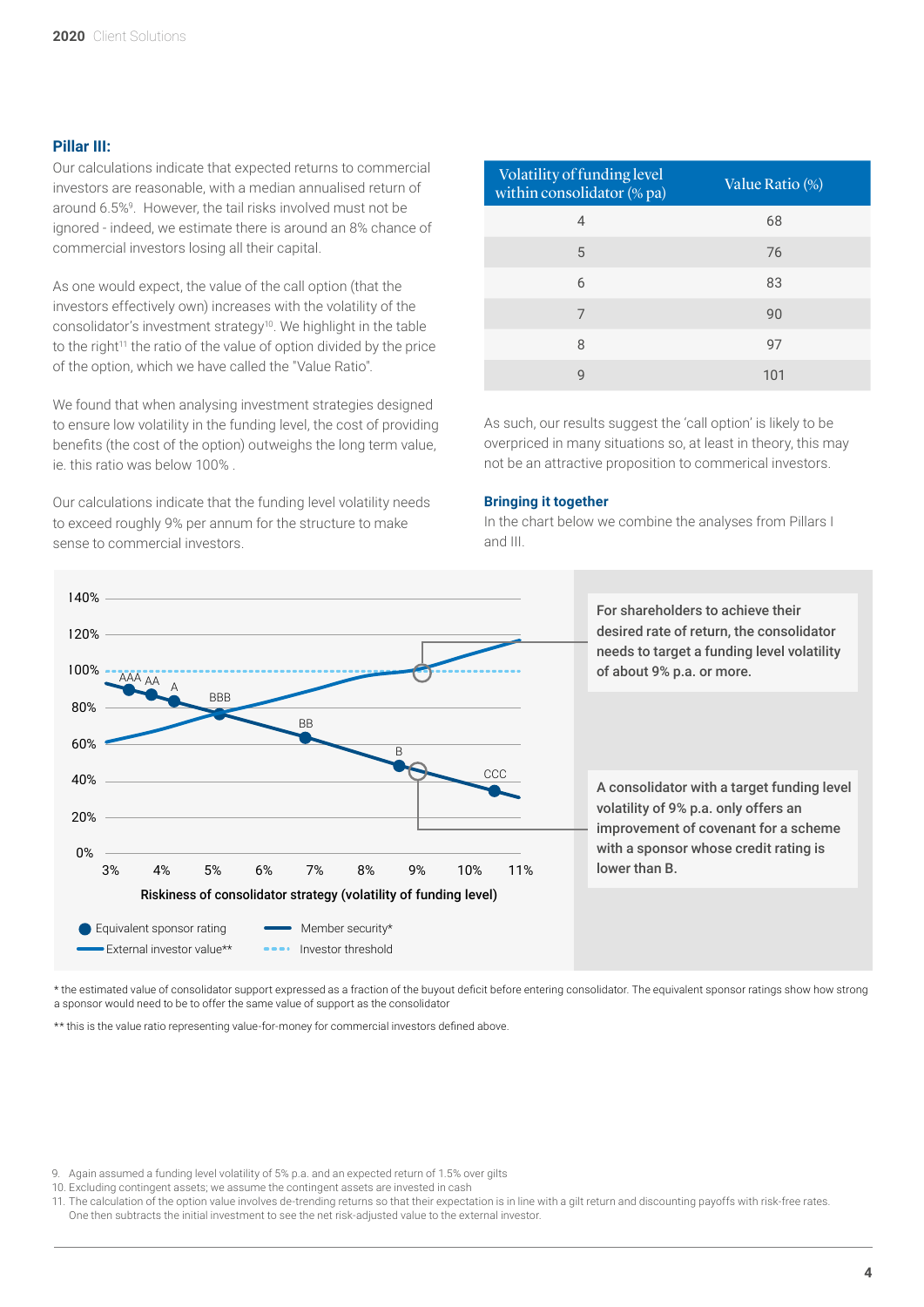As you make the consolidator strategy more risky, it becomes more profitable (reflected by the solid light blue line sloping upwards) but it also becomes less attractive to members (reflected by the downward-sloping solid dark blue line).

Overall, consolidators face potential conflicts of interest, insofar as riskier strategies increase the value of the arrangement to commercial investors, but at the expense of member security. This will be a focus for the Pensions Regulator.

# **Conclusion**

Our analysis suggests that a consolidator targeting funding level volatility of 5% p.a. (and structured as assumed) may offer a superior covenant than a sponsor with a BBB rating. However, for our assumed consolidator structure to be sustainable, it needs to run funding level volatility of 9% p.a. At this volatility level it would only offer a greater covenant than a sponsor whose credit rating is less than B.

The precise structure of the consolidation arrangement is paramount. A range of other considerations and assumptions could also impact the appeal of consolidation to both schemes and commercial investors, such as:

- Flexibility for the scheme to avoid buyout for more than 10 years, to benefit from an improvement in buyout terms as the scheme has proportionately more pensioner members.
- Allowance for economies of scale/ reduction in costs and investment opportunities and illiquidity premia that are otherwise challenging to access for schemes directly.

The use of consolidators may become increasingly prevalent in the market with a growing number of schemes needing to decide if a consolidator is right for them. While each scheme will have its own features, the framework which we have constructed, focusing on the value of support given up versus that received, the range of ultimate outcomes, and the value of the structure to commercial investors, are three points which will be important to schemes' decision-making. We anticipate this area of the market will evolve, and we will continue to update our research, methodology and conclusions as it does.

# **Appendix: Modelling details**

# **Quantifying support/covenant**

We apply ideas from financial economics to place a value on the sponsor covenant, or on the value of the consolidator as follows:

- 1. We de-trend simulated asset returns so the mean is always in line with the mean return of the risk-free instruments (gilts)<sup>12</sup>
- 2. We project returns using the asset returns from step 1. For those scenarios where backing exists throughout the projection, we record the initial buyout deficit. For those scenarios in which backing ceases at some point or there is forced buyout/PPF-entry, we record the initial buyout deficit less the discounted buyout deficit at the time of cessation (e.g. because of sponsor default )
- 3. We take the mean average of the answers across scenarios from step 2

This calculation implicitly assumes that in the scenarios where the sponsor defaults, there are no further deficit contributions at any time. The understatement in sponsor support is unlikely to be huge given the scheme is initially well-funded on a self-sufficiency basis so is probably not paying contributions and instead relying on a combination of investment returns and a weakening buyout basis<sup>13</sup> to close the deficit.

For commercial investors (pillar III) the same idea applies, but is relatively straightforward in comparison - they are effectively buying a call option on the future funding position of the scheme. We can use these ideas (the same ideas underpinning the Black-Scholes formula) to compare the theoretical value of the option with its cost (the initial capital injected by the commercial investor). In both cases these value calculations are different to 'chance of success' calculations, in that they don't depend on risk premia in the same way that the Black-Scholes formula doesn't.

- 12. Our calculation doesn't depend on any risk premia on the assets. The chances of credit rating changes of the sponsor are also adjusted for this calculation so they are risk-neutral probabilities.
- 13. Our buyout basis is assumed to weaken as the scheme matures from a c.gilts 0.5% discount rate when the duration 20 years to a c. gilts discount rate at very low durations. In the absence of assumed deficit contributions, this weakening of the basis is critical to the support from higher-rated sponsors being more valuable under our calculation, since they tend to default later when the deficit is smaller. With asset returns in line with gilts, the buyout deficit of our initially-90%-fundedscheme halves over c.10 years. Without this weakening, it would be more important to allow for possible deficit contributions in the future.